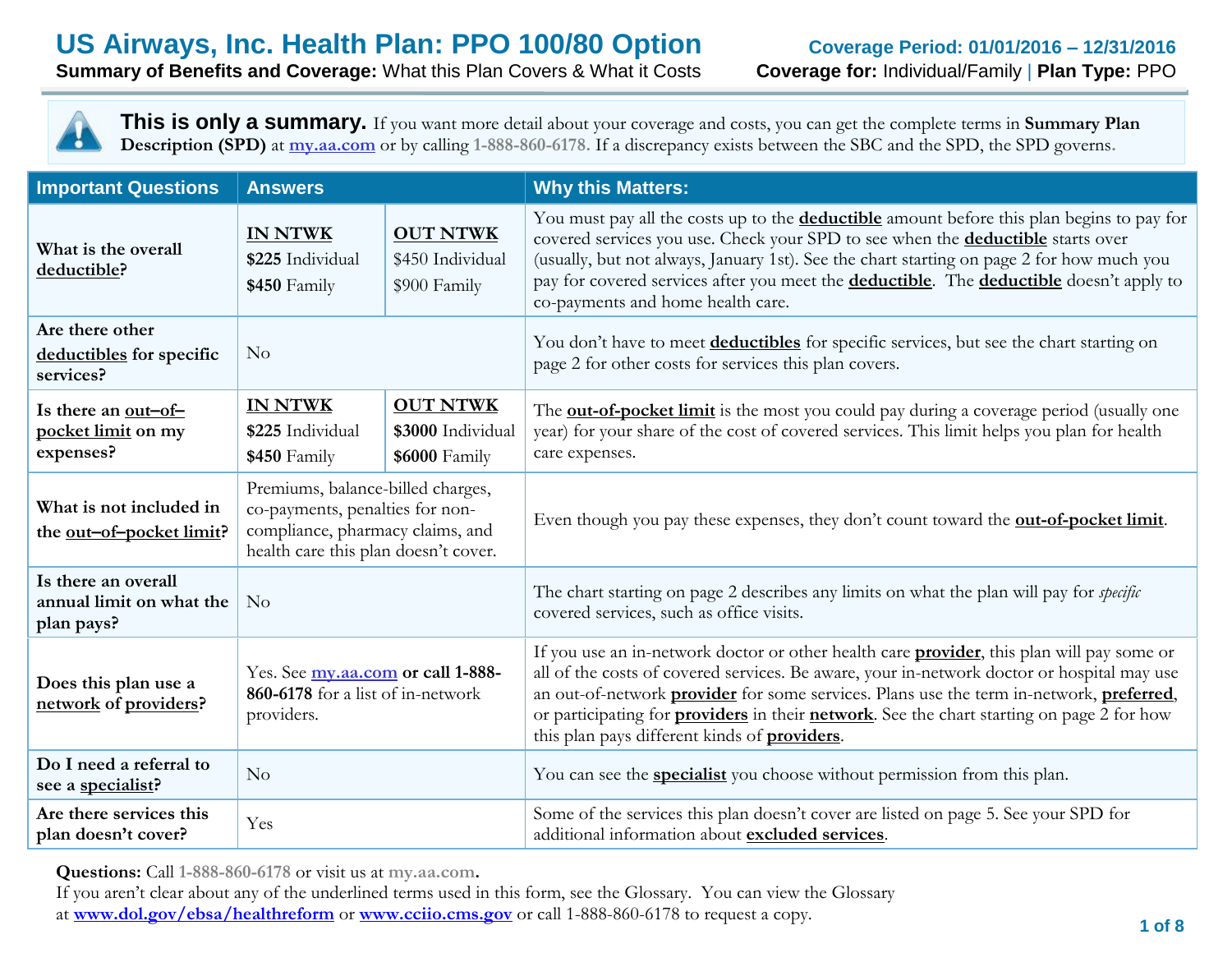- **Co-payments** are fixed dollar amounts (for example, \$15) you pay for covered health care, usually when you receive the service.
- **Co-insurance** is *your* share of the costs of a covered service, calculated as a percent of the **allowed amount** for the service. For example, if the plan's **allowed amount** for an overnight hospital stay is \$1,000, your **co-insurance** payment of 20% would be \$200. This may change if you haven't met your **deductible**.
- The amount the plan pays for covered services is based on the **allowed amount**. If an out-of-network **provider** charges more than the **allowed amount**, you may have to pay the difference. For example, if an out-of-network hospital charges \$1,500 for an overnight stay and the **allowed amount** is \$1,000, you may have to pay the \$500 difference. (This is called **balance billing**.)
- This plan may encourage you to use in-network **providers** by charging you lower **deductibles**, **co-payments** and **co-insurance** amounts.

| <b>Common</b><br><b>Medical Event</b> | <b>Services You May Need</b>                                                   | <b>In-Network</b><br><b>Provider</b> | <b>Out-of-Network</b><br><b>Provider</b> | <b>Limitations &amp; Exceptions</b>                                                                                                                                                         |
|---------------------------------------|--------------------------------------------------------------------------------|--------------------------------------|------------------------------------------|---------------------------------------------------------------------------------------------------------------------------------------------------------------------------------------------|
|                                       | Primary care visit to treat an injury or illness                               | \$25 co-payment                      | 20% co-insurance                         | Doctor on Demand visits \$30.                                                                                                                                                               |
|                                       | Specialist visit                                                               | \$40 co-payment                      | 20% co-insurance                         | -none-                                                                                                                                                                                      |
| If you visit a health                 | Other medical practitioner office visit (e.g.,<br>chiropractor, acupuncturist) | \$40 co-payment for<br>chiropractor  | Not Covered                              | Coverage is limited to 20 visits annual<br>max. Acupuncture is not covered.                                                                                                                 |
| care provider's office<br>or clinic   | Preventive care/screening/immunization                                         | \$25 co-payment                      | Not Covered                              | There may be other levels of cost share<br>that are contingent on what services<br>are provided. See the Schedule of<br>PPO Plan Benefits section of the SPD<br>for a complete explanation. |
| If you have a test                    | Diagnostic test (x-ray, blood work)                                            | No Charge                            | 20% co-insurance                         | The amount you pay may be different<br>depending on how or where your care<br>was provided. See the Schedule of<br>PPO Plan Benefits section of the SPD<br>for complete details.            |
|                                       | Imaging (CT/PET scans, MRIs)                                                   | No Charge                            | 20% co-insurance                         | The amount you pay may be different<br>depending on how or where your care<br>was provided. See the Schedule of<br>PPO Plan Benefits section of the SPD<br>for complete details.            |

**Questions:** Call **1-888-860-6178** or visit us at **my.aa.com.**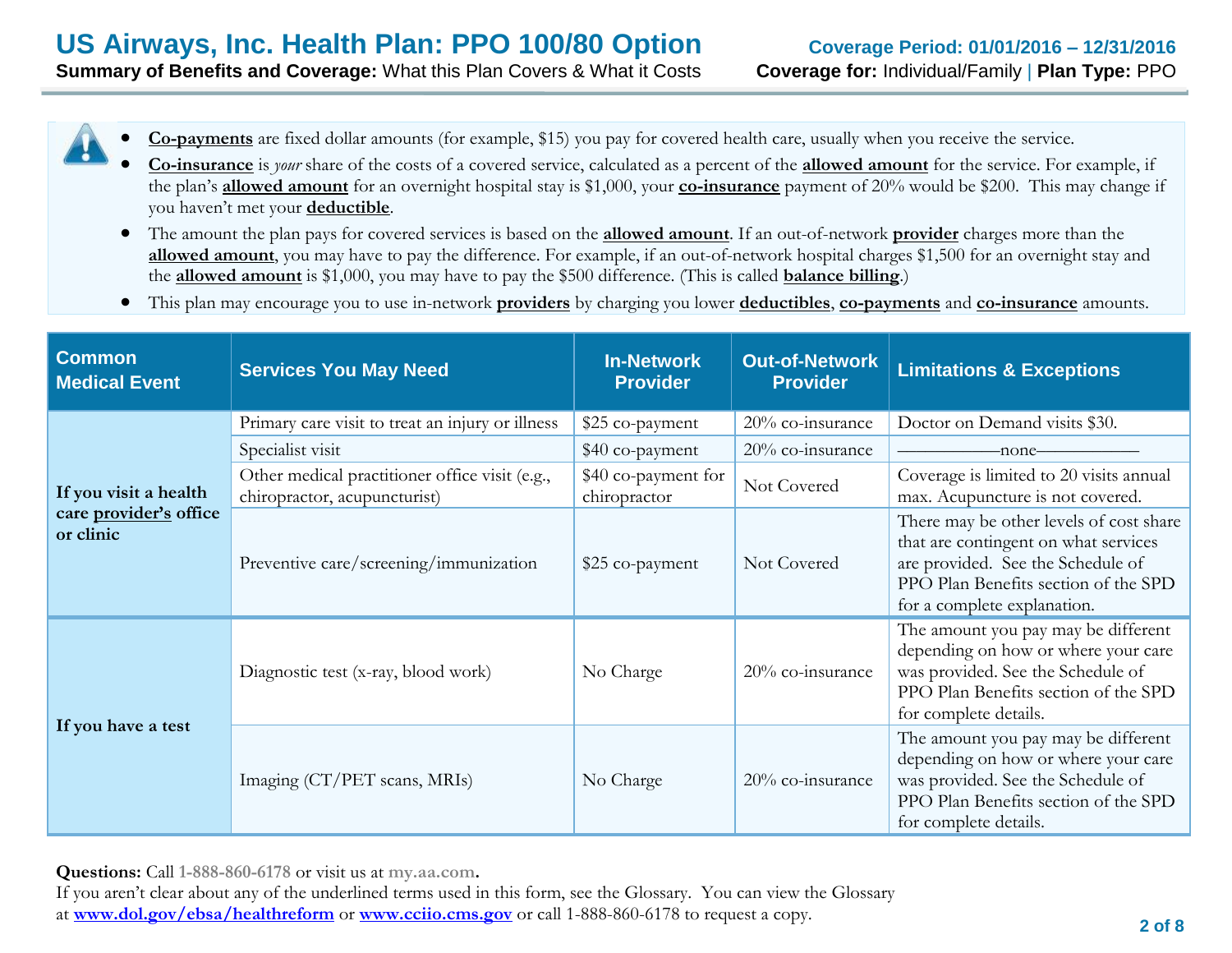**Summary of Benefits and Coverage:** What this Plan Covers & What it Costs **Coverage for:** Individual/Family | **Plan Type:** PPO

| <b>Common</b><br><b>Medical Event</b>                                                                                                                                          | <b>Services You May Need</b>                   | <b>In-Network</b><br><b>Provider</b>            | <b>Out-of-Network</b><br><b>Provider</b> | <b>Limitations &amp; Exceptions</b>                                                                                                                                                     |
|--------------------------------------------------------------------------------------------------------------------------------------------------------------------------------|------------------------------------------------|-------------------------------------------------|------------------------------------------|-----------------------------------------------------------------------------------------------------------------------------------------------------------------------------------------|
| If you need drugs to<br>treat your illness or<br>condition<br>More information<br>about <b>prescription</b><br>drug coverage is<br>available at<br>www.express-<br>scripts.com | Generic drugs                                  | \$15 retail/\$30 mail<br>order                  | Not Covered                              | Covers up to 34 day supply (retail<br>prescription); 35-90 day supply (mail<br>order prescription).                                                                                     |
|                                                                                                                                                                                | Brand formulary drugs                          | \$30 retail/\$60 mail<br>order                  | Not Covered                              | If you request a brand drug when a<br>generic drug is available, you will pay<br>the difference in cost between the<br>brand and generic drug in addition to<br>the generic co-payment. |
|                                                                                                                                                                                | Brand non-formulary drugs                      | \$50 retail/\$100<br>mail order                 | Not Covered                              | If you request a brand drug when a<br>generic drug is available, you will pay<br>the difference in cost between the<br>brand and generic drug in addition to<br>the generic co-payment. |
| If you have                                                                                                                                                                    | Facility fee (e.g., ambulatory surgery center) | No Charge                                       | 20% co-insurance                         | $\longrightarrow$ none                                                                                                                                                                  |
| outpatient surgery                                                                                                                                                             | Physician/surgeon fees                         | No Charge                                       | 20% co-insurance                         | $\overline{\phantom{a}}$ none $\overline{\phantom{a}}$                                                                                                                                  |
| If you need                                                                                                                                                                    | Emergency room services                        | \$100 co-payment                                | \$100 co-payment                         | Co-payment waived if admitted.                                                                                                                                                          |
| immediate medical                                                                                                                                                              | Emergency medical transportation               | No Charge                                       | No Charge                                | $-none$                                                                                                                                                                                 |
| attention                                                                                                                                                                      | Urgent care                                    | \$40 co-payment                                 | 20% co-insurance                         | $\longrightarrow$ none                                                                                                                                                                  |
| If you have a                                                                                                                                                                  | Facility fee (e.g., hospital room)             | No Charge                                       | 20% co-insurance                         | Notification required for inpatient out-<br>of-network or \$250 penalty applies.                                                                                                        |
| hospital stay                                                                                                                                                                  | Physician/surgeon fee                          | No Charge                                       | 20% co-insurance                         | $-none$ ——                                                                                                                                                                              |
| If you have mental                                                                                                                                                             | Mental/Behavioral health outpatient services   | \$25 co-payment                                 | 20% co-insurance                         | $\overline{\phantom{a}}$ none                                                                                                                                                           |
| health, behavioral                                                                                                                                                             | Mental/Behavioral health inpatient services    | No Charge                                       | 20% co-insurance                         | $-none$                                                                                                                                                                                 |
| health, or substance<br>abuse needs                                                                                                                                            | Substance use disorder outpatient services     | \$25 co-payment                                 | 20% co-insurance                         | $-$ none $-$                                                                                                                                                                            |
|                                                                                                                                                                                | Substance use disorder inpatient services      | No Charge                                       | 20% co-insurance                         | $-none$                                                                                                                                                                                 |
| If you are pregnant                                                                                                                                                            | Prenatal and postnatal care                    | \$25 initial Global<br>Maternity co-<br>payment | 20% co-insurance                         | Additional out-of-pocket costs may<br>apply. See the Schedule of PPO Plan<br>Benefits section of the SPD.                                                                               |
|                                                                                                                                                                                | Delivery and all inpatient services            | No Charge                                       | 20% co-insurance                         | -none-                                                                                                                                                                                  |

**Questions:** Call **1-888-860-6178** or visit us at **my.aa.com.**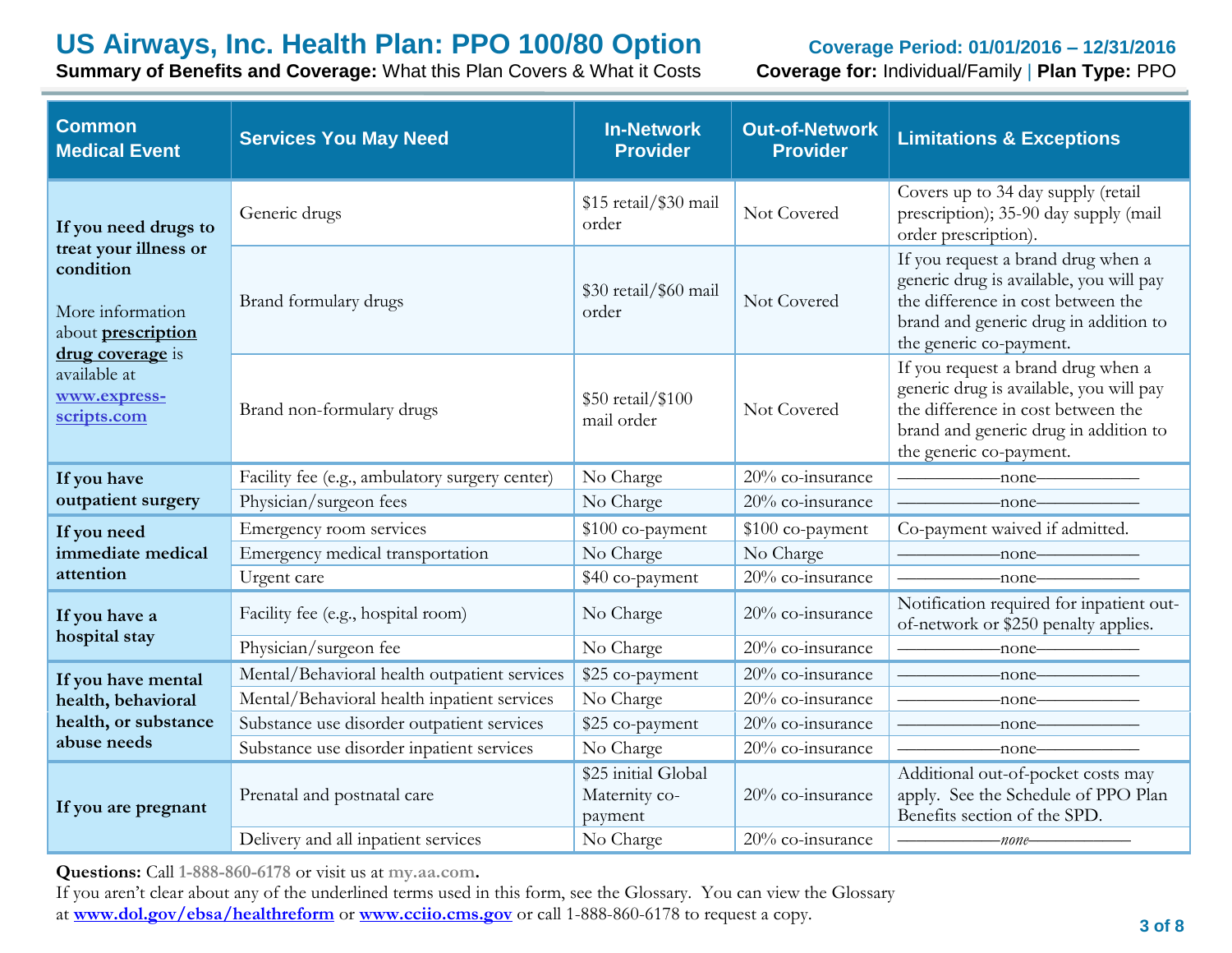**Summary of Benefits and Coverage:** What this Plan Covers & What it Costs **Coverage for:** Individual/Family | **Plan Type:** PPO

| <b>Common</b><br><b>Medical Event</b>               | <b>Services You May Need</b> | <b>In-Network</b><br><b>Provider</b> | <b>Out-of-Network</b><br><b>Provider</b> | <b>Limitations &amp; Exceptions</b>                                                                                                                                                |
|-----------------------------------------------------|------------------------------|--------------------------------------|------------------------------------------|------------------------------------------------------------------------------------------------------------------------------------------------------------------------------------|
| If you need help                                    | Home health care             | No Charge                            | Not Covered                              | Coverage is limited to 100 visits annual<br>max.                                                                                                                                   |
|                                                     | Rehabilitation services      | \$40 co-payment                      | $20\%$ co-insurance                      | Coverage is limited to 40 visits annual<br>max. physical and occupational<br>combined therapy, 20 visits annual<br>max speech therapy. Combined in-<br>network and out-of-network. |
| recovering or have<br>other special health<br>needs | Habilitation services        | \$40 co-payment                      | 20% co-insurance                         | All rehabilitation and habilitation visits<br>count toward your rehabilitation visit<br>limit.                                                                                     |
|                                                     | Skilled nursing care         | No Charge                            | 20% co-insurance                         | Coverage is limited to 60 days annual<br>max. combined in-network and out-of-<br>network.                                                                                          |
|                                                     | Durable medical equipment    | No Charge                            | 20% co-insurance                         | Precertification required after \$500 has<br>been met.                                                                                                                             |
|                                                     | Hospice service              | No Charge                            | Not Covered                              | -none–                                                                                                                                                                             |
|                                                     | Eye exam                     | Not Covered                          | Not Covered                              | -none-                                                                                                                                                                             |
| If your child needs<br>dental or eye care           | Glasses                      | Not Covered                          | Not Covered                              | -none-                                                                                                                                                                             |
|                                                     | Dental check-up              | Not Covered                          | Not Covered                              | -none-                                                                                                                                                                             |

**Questions:** Call **1-888-860-6178** or visit us at **my.aa.com.**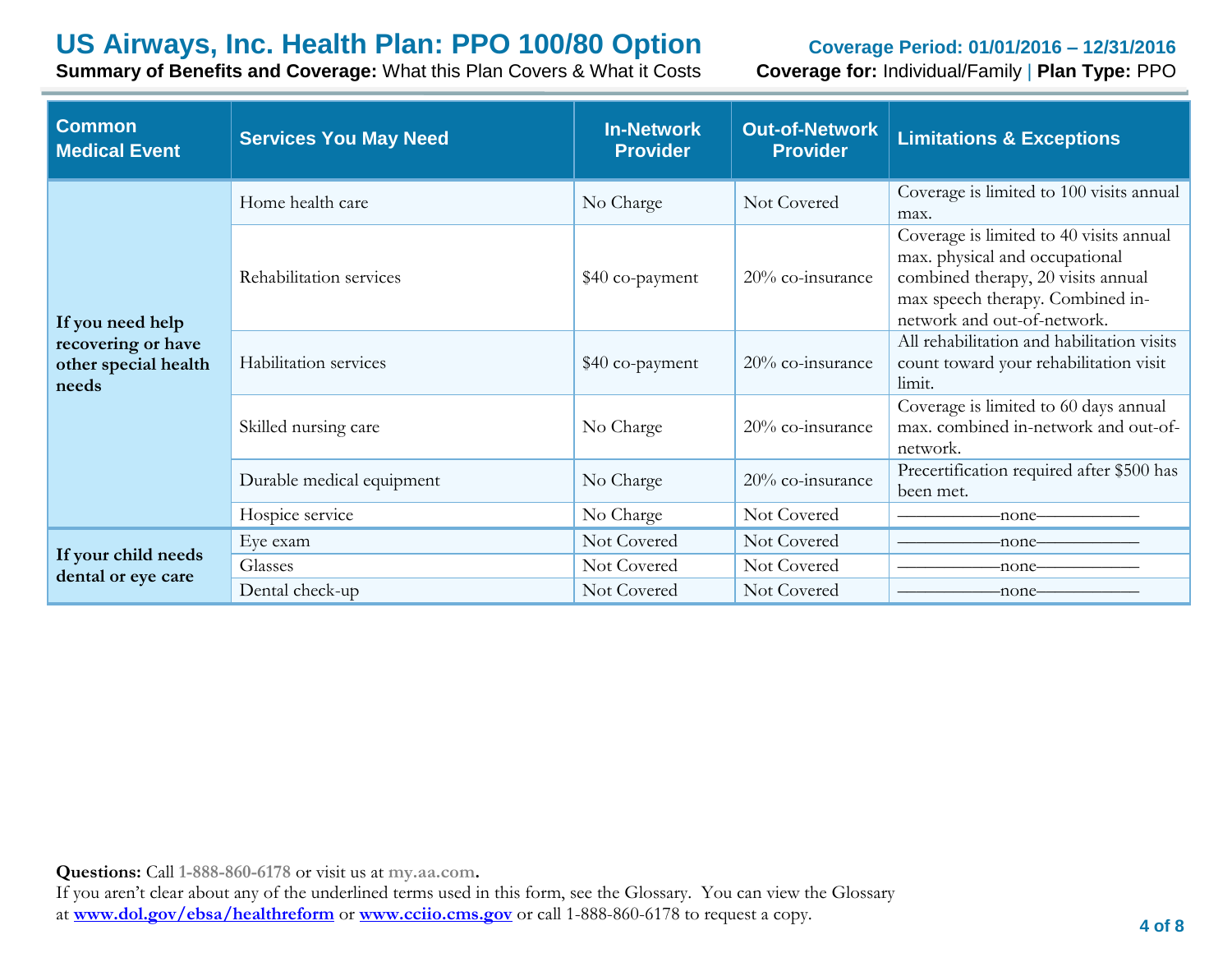**Summary of Benefits and Coverage:** What this Plan Covers & What it Costs **Coverage for:** Individual/Family | **Plan Type:** PPO

### **Excluded Services & Other Covered Services:**

| Services Your Plan Does NOT Cover (This isn't a complete list. Check your SPD for other excluded services.)                                                                                               |                                                                                                                                                                                                            |                                                                                                                      |  |  |  |
|-----------------------------------------------------------------------------------------------------------------------------------------------------------------------------------------------------------|------------------------------------------------------------------------------------------------------------------------------------------------------------------------------------------------------------|----------------------------------------------------------------------------------------------------------------------|--|--|--|
| Acupuncture                                                                                                                                                                                               | <b>Glasses</b><br>$\bullet$                                                                                                                                                                                | • Routine eye care                                                                                                   |  |  |  |
| Cosmetic surgery<br>Dental care (except for dental treatment and<br>oral surgery related to the mouth that is<br>required as the result of an accident and<br>started prior to a year after the accident) | Hearing aids<br>$\bullet$<br>Infertility treatment (except diagnostic testing<br>$\bullet$<br>to determine the cause of infertility and<br>prescription medication to treat infertility)<br>Long-term care | Routine foot care (except for procedures<br>associated with diabetic treatment)<br>Weight loss programs<br>$\bullet$ |  |  |  |
| Other Covered Services (This isn't a complete list. Check your SPD for other covered services and your costs for these services.)                                                                         |                                                                                                                                                                                                            |                                                                                                                      |  |  |  |
| Bariatric surgery (one procedure for the entire<br>time the person is covered under the plan)                                                                                                             | Most coverage provided outside the United<br>States. See my.aa.com                                                                                                                                         | • Private-duty nursing                                                                                               |  |  |  |
| Chiropractic care (20 annual visit max.)                                                                                                                                                                  | Non-emergency care when traveling outside<br>$\bullet$<br>the U.S.                                                                                                                                         |                                                                                                                      |  |  |  |

### **Your Rights to Continue Coverage:**

If you lose coverage under the plan, then, depending upon the circumstances, Federal and State laws may provide protections that allow you to keep health coverage. Any such rights may be limited in duration and will require you to pay a **premium**, which may be significantly higher than the premium you pay while covered under the plan. Other limitations on your rights to continue coverage may also apply.

For more information on your rights to continue coverage, contact the plan at 1-888-860-6178. You may also contact your state insurance department, the U.S. Department of Labor, Employee Benefits Security Administration at 1-866-444-3272 or **www.dol.gov/ebsa**, or the U.S. Department of Health and Human Services at 1-877-267-2323 x61565 or **[www.cciio.cms.gov](http://www.cciio.cms.gov/)**.

## **Your Grievance and Appeals Rights:**

If you have a complaint or are dissatisfied with a denial of coverage for claims under your plan, you may be able to **appeal** or file a **grievance**. For questions about your rights, this notice, or assistance, you can contact the claims administrator (listed on your member ID card) at:

| Blue Cross and Blue Shield of Texas | UnitedHealthcare              | Express Scripts, Inc.        |
|-------------------------------------|-------------------------------|------------------------------|
| ATTN: Appeals for US Airways, Inc.  | National Appeals Center       | Appeals for US Airways, Inc. |
| PO BOX 833874                       | PO BOX 30432                  | PO BOX 66588                 |
| Richardson, TX 75083-3874           | Salt Lake City, UT 84130-0432 | St. Louis, MO 63166-6588     |
| Telephone: 1-800-441-9188           | Telephone: 1-800-520-0811     | Telephone: 1-800-753-2851    |

**Questions:** Call **1-888-860-6178** or visit us at **my.aa.com.**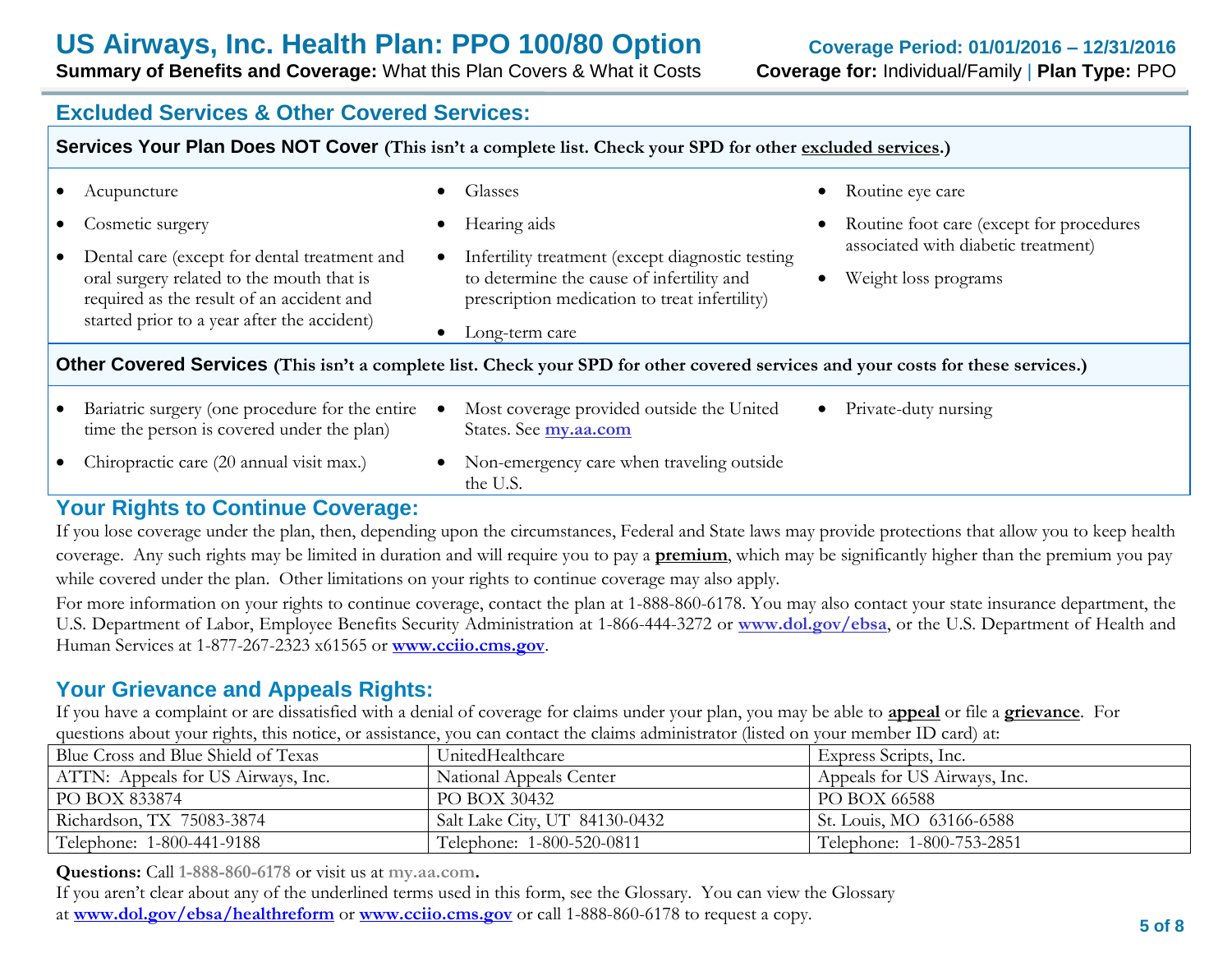## **Does this Coverage Provide Minimum Essential Coverage?**

The Affordable Care Act requires most people to have health care coverage that qualifies as "minimum essential coverage." **This health coverage does provide minimum essential coverage.**

## **Does this Coverage Meet the Minimum Value Standard?**

The Affordable Care Act establishes a minimum value standard of benefits of a health plan. The minimum value standard is 60% (actuarial value). **This health coverage does meet the minimum value standard for the benefits it provides.**

## **Health Reimbursement Account (HRA) (formerly known as the Health US Account (HUSA))**

If you (or your spouse/DP) participate in the WebMD Wellness program and earn wellness rewards, we will place those reward funds in your YSA (Your Spending Account) HRA. Any remaining balance in your HUSA will automatically transfer to your HRA. You can use the funds to pay for health-related items not paid by your medical/prescription coverage, (deductibles, out of pocket amounts, etc.) You must use all the funds in your HCFSA before you can access the funds in this HRA. Also, you can access these funds only up to the amounts actually deposited into the HRA.

## **Health Care Flexible Spending Account (HCFSA)**

From payroll deductions throughout the year, you can set aside pre-tax funds that go into your YSA (Your Spending Account) HCFSA. These funds may be used to reimburse you for health-related expenses such as deductibles, out of pocket amounts, etc. As soon as you make your first contribution through payroll deduction each year, the full amount of your elected HCFSA account is available for use. **For 2016, the maximum amount you can deposit into your HCFSA is \$2,550.** 

## **Language Access Services:**

Para obtener asistencia en español, llame al número de teléfono en su tarjeta de identificación. 若需要中文协助,请拨打您会员卡上的电话号码 Dine k'ehji shich'i' hadoodzih ninizingo, bee neehozin biniiye nanitinigii number bikaa'igii bich'i' hodiilnih Para sa tulong sa Tagalog, tawagan ang numero sa iyong ID card.

––––––––––––––––––––––*To see examples of how this plan might cover costs for a sample medical situation, see the next page.–––––––––––*–––––––––––

**Questions:** Call **1-888-860-6178** or visit us at **my.aa.com.**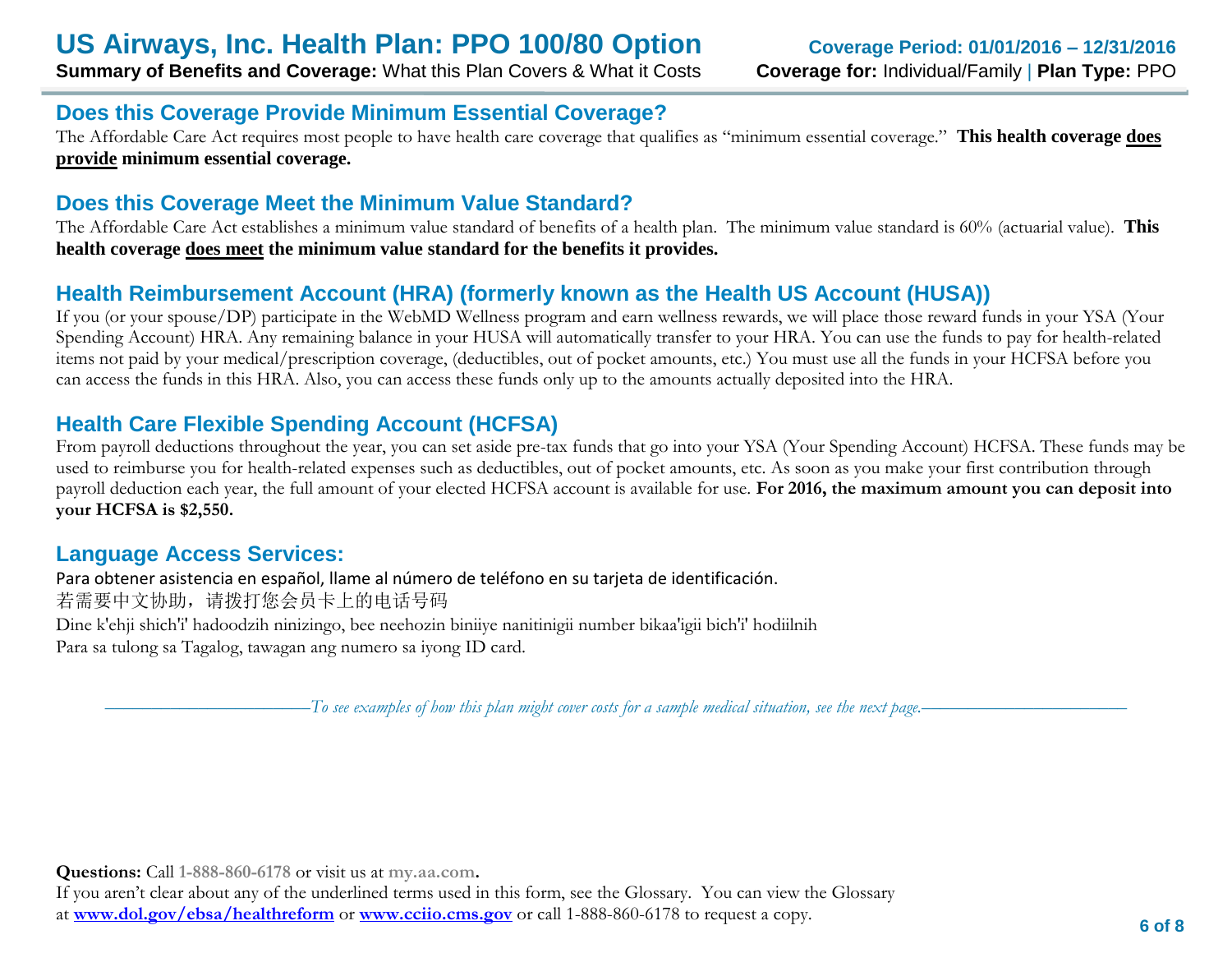## **US Airways, Inc. Health Plan: PPO 100/80 Option Coverage Period: 01/01/2016 – 12/31/2016 Coverage Examples Coverage for:** Individual/Family | **Plan Type:** PPO

# **About these Coverage Examples:**

These examples show how this plan might cover medical care in given situations. Use these examples to see, in general, how much financial protection a sample patient might get if they are covered under different plans.



**This is not a cost estimator.** 

Don't use these examples to estimate your actual costs under this plan. The actual care you receive will be different from these examples, and the cost of that care will also be different.

See the next page for important information about these examples.

| <b>Having a baby</b> |  |
|----------------------|--|
| (normal delivery)    |  |

- Amount owed to providers: \$7,540
- **Plan pays** \$7,255
- **Patient pays** \$285

#### **Sample care costs:**

| Total                               | \$7,540 |
|-------------------------------------|---------|
| Vaccines, other preventive          | \$40    |
| Radiology                           | \$200   |
| Prescriptions $(4 \omega $50$ each) | \$200   |
| Laboratory tests                    | \$500   |
| Anesthesia                          | \$900   |
| Hospital charges (baby)             | \$900   |
| Routine obstetric care              | \$2,100 |
| Hospital charges (mother)           | \$2,700 |
|                                     |         |

#### **Patient pays:**

| Deductibles          | \$225 |
|----------------------|-------|
| Co-payments          | \$60  |
| Co-insurance         |       |
| Limits or exclusions |       |
| Total                | \$285 |

#### **Managing type 2 diabetes** (routine maintenance of

a well-controlled condition)

#### ■ **Amount owed to providers: \$5,400**

- **Plan pays** \$4,070
- **Patient pays** \$1,330

#### **Sample care costs:**

| Prescriptions $(50 \text{ @ } $58 \text{ each})$                | \$2,900 |
|-----------------------------------------------------------------|---------|
| Medical Equipment and Supplies                                  | \$1,300 |
| Office Visits $(8c \, \textcircled{a} \, \$100 \, \text{each})$ | \$700   |
| Education                                                       | \$300   |
| Laboratory tests                                                | \$100   |
| Vaccines, other preventive                                      | \$100   |
| Total                                                           | \$5,400 |

#### **Patient pays:**

| Deductibles          |         |
|----------------------|---------|
| Co-payments          | \$1,030 |
| Co-insurance         | $\$0$   |
| Limits or exclusions | \$300   |
| Total                | \$1,330 |

**Questions:** Call **1-888-860-6178** or visit us at **my.aa.com.**